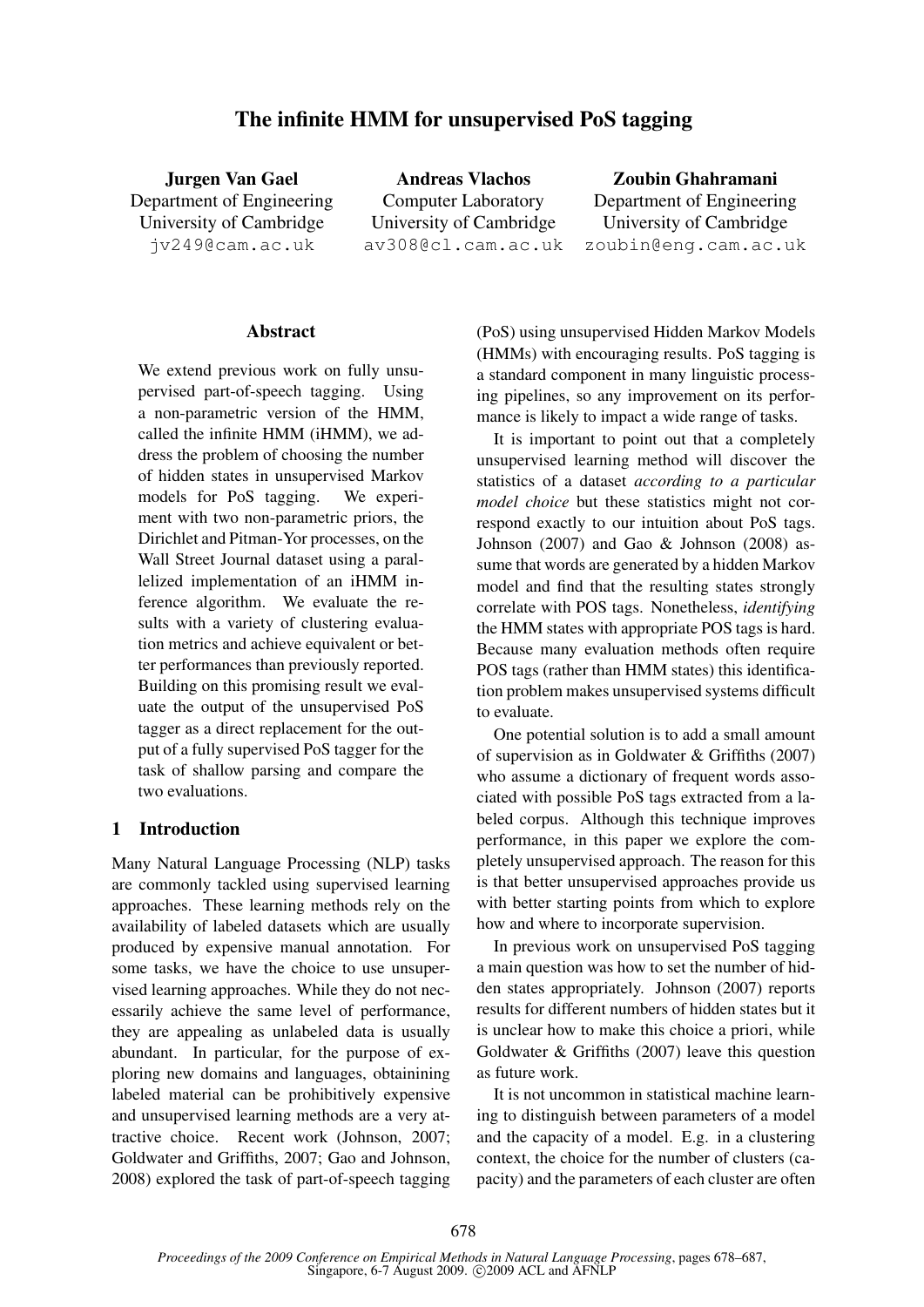treated differently: the latter are estimated using algorithms like EM, MCMC or Variational Bayes while the former is chosen using common sense, heuristics or in a Bayesian framework maybe using evidence maximization.

Non-parametric Bayesian methods are a class of probability distributions which explicitly treat the capacity of a model as "just another parameter". Potential advantages are

- the model capacity can automatically adjust to the amount of data: e.g. when clustering a very small dataset, it is unlikely that many fine grained clusters can be distinguished,
- inference can be more efficient: e.g. instead of running full inference for different model capacities and then choosing the best capacity (according to some choice of "best"), inference in non-parametric Bayesian methods integrates the capacity search in one algorithm. This is particularly advantageous when parameters other than capacity need to be explored, since it reduces signifcantly the number of experiments needed.

None of these potential advantages are guaranteed and in this paper we investigate these two aspects for the task of unsupervised PoS tagging.

The contributions in this paper extend previous work on unsupervised PoS tagging in five ways. First, we introduce the use of a non-parametric version of the HMM, namely the infinite HMM (iHMM) (Beal et al., 2002) for unsupervised PoS tagging. This answers an open problem from Goldwater & Griffiths (2007). Second, we carefully implemented a parallelized version of the inference algorithms for the iHMM so we could use it on the Wall Street Journal Penn Treebank dataset. Third, we introduce a new variant of the iHMM that builds on the Pitman-Yor process. Fourth, we evaluate the results with a variety of clustering evaluation methods and achieve equivalent or better performances than previously reported. Finally, building on this promising result we use the output of the unsupervised PoS tagger as a direct replacement for the output of a fully supervised PoS tagger for the task of shallow parsing. This evaluation enables us to assess the applicability of an unsupervised PoS tagging method and provides us with means of comparing its performance against a supervised PoS tagger.

The rest of the paper is structured as follows: in section 2 we introduce the iHMM as a nonparametric version of the Bayesian HMM used in previous work on unsupervised PoS tagging. Then, in section 3 we describe some details of our implementation of the iHMM. In section 4 we present a variety of evaluation metrics to compare our results with previous work. Finally, in section 5 we report our experimental results. We conclude this paper with a discussion of ongoing work and experiments.

# 2 The Infinite HMM

In this section, we describe a non-parametric hidden Markov model known as the infinite HMM (iHMM) (Beal et al., 2002; Teh et al., 2006). As we show below, this model is flexible in the number of hidden states which it can accomodate. In other words, *the capacity is an uncertain quantity* with an a priori infinite range that is a posteriori inferred by the data. It is instructive to first review the finite HMM and its Bayesian treatment: for one, it is the model that has been used in previous work on unsupervised PoS tagging, secondly it allows us to better understand the iHMM.

The Bayesian HMM A finite first-order HMM consists of a hidden state sequence  $s$  $(s_1, s_2, \ldots, s_T)$  and a corresponding observation sequence  $y = (y_1, y_2, \dots, y_T)$ . Each state variable  $s_t$  can take on a finite number of states, say  $1 \ldots K$ . Transitions between states are governed by Markov dynamics parameterized by the transition matrix  $\pi$ , where  $\pi_{ij} = p(s_t = j | s_{t-1})$ i), while the initial state probabilities are  $\pi_{0i}$  =  $p(s_1 = i)$ . For each state  $s_t \in \{1...K\}$  there is a parameter  $\phi_{s_t}$  which parameterizes the observation likelihood for that state:  $y_t | s_t \sim F(\phi_{s_t})$ . Given the parameters  $\{\pi_0, \pi, \phi, K\}$  of the HMM, the joint distribution over hidden states s and observations y can be written (with  $s_0 = 0$ ):

$$
p(\mathbf{s}, \mathbf{y} | \pi_0, \boldsymbol{\pi}, \boldsymbol{\phi}, K) = \prod_{t=1}^T p(s_t | s_{t-1}) p(y_t | s_t)
$$

As Johnson (2007) clearly explained, training the HMM with EM leads to poor results in PoS tagging. However, we can easily treat the HMM in a fully Bayesian way (MacKay, 1997) by introducing priors on the parameters of the HMM. With no further prior knowledge, a typical prior for the transition (and initial) probabilities are symmetric Dirichlet distributions. This corresponds to our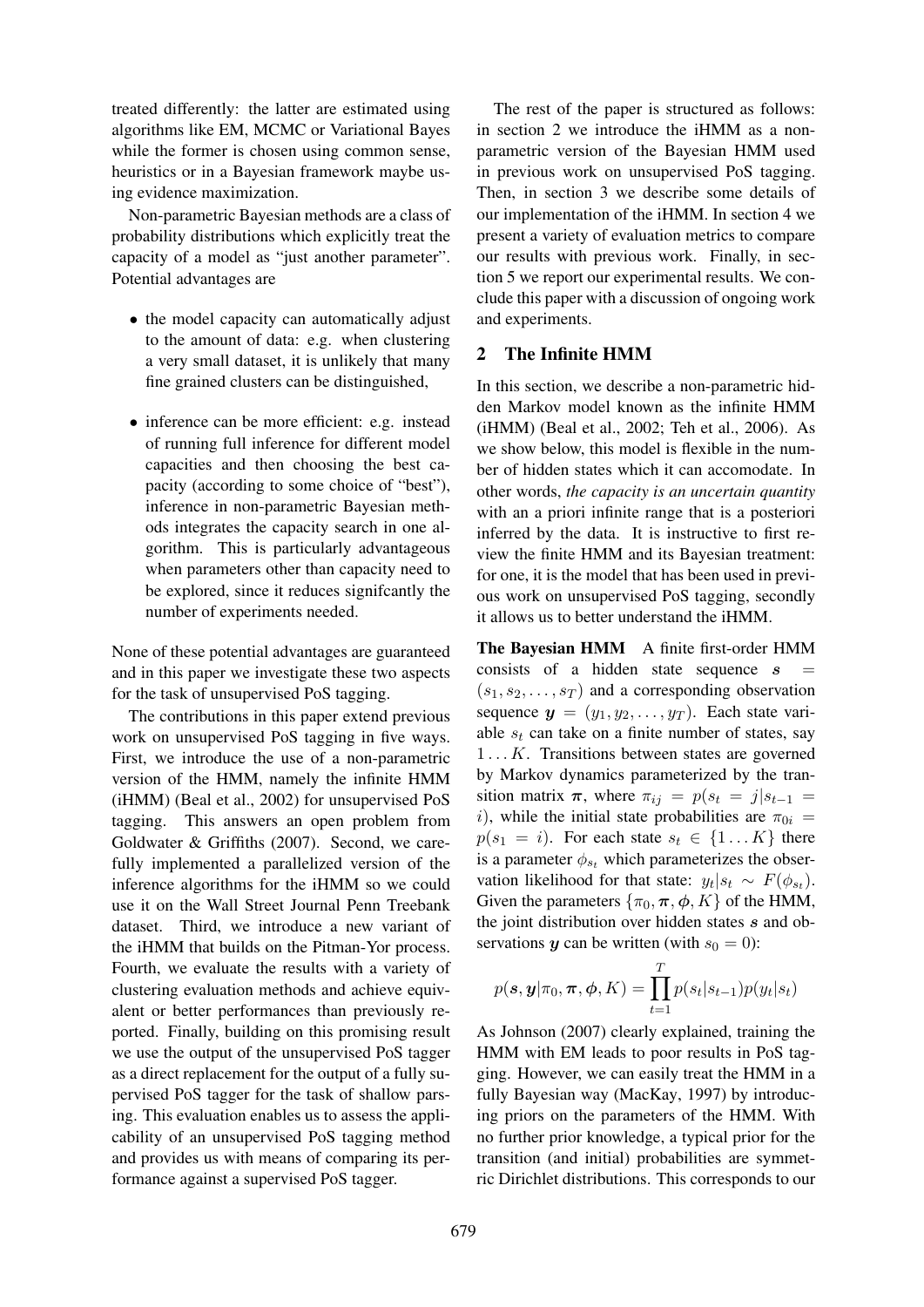belief that, a priori, each state is equally likely to transition to every other state. Also, it is commonly known that the parameter of a Dirichlet distribution controls how sparse its samples are. In other words, by making the hyperprior on the Dirichlet distribution for the rows of the transition matrix small, we can encode our belief that any state (corresponding to a PoS tag in this application context) will only be followed by a small number of other states. As we explain below, we will be able to include this desirable property in the non-parametric model as well. Secondly, we need to introduce a prior on the observation parameters  $\phi_k$ . Without any further prior knowledge, a convenient choice here is another symmetric Dirichlet distribution with sparsity inducing hyperprior. This encodes our belief that only a subset of the words correspond to a particular state.

The Infinite HMM A first naïve way to obtain a non-parametric HMM with an infinite number of states might be to use symmetric Dirichlet priors over the transition probabilities with parameter  $\alpha/K$  and take  $K \to \infty$ . This approach unfortunately does not work:  $\alpha/K \to 0$  when  $K \to \infty$ and hence the rows of the matrix will become "infinitely sparse". Since the sum of the entries must sum to one, the rows of the transition matrix will be zero everywhere and all its mass in a random location. Unfortunately, this random location is out of an infinite number of possible locations and hence with probability 1 will be different for all the rows. As a consequence, at each timestep the HMM moves to a new state and will never revisit old states. As we shall see shortly, we can fix this by using a hierarchical Bayesian formalism where the Dirichlet priors on the rows have a shared parameter.

Before moving on to the iHMM, let us look at the finite HMM from a different perspective. The finite HMM of length  $T$  with  $K$  hidden states can be seen as a sequence of  $T$  finite mixture models. The following equation illustrates this idea: conditioned on the previous state  $s_{t-1}$ , the marginal probability of observation  $y_t$  can be written as:

$$
p(y_t|s_{t-1} = k) = \sum_{s_t=1}^{K} p(s_t|s_{t-1} = k)p(y_t|s_t),
$$

$$
= \sum_{s_t=1}^{K} \pi_{k, s_t} p(y_t|\phi_{s_t}). \tag{1}
$$

The variable  $s_{t-1} = k$  specifies the mixing weights  $\pi_{k}$ , for the mixture distribution, while  $s_t$ indexes the mixture component generating the observation  $y_t$ . In other words, equation (1) says that each row of the transition matrix  $\pi$  specifies a different mixture distribution over the same set of K mixture components  $\phi$ .

Our second attempt to define a non-parametric version of the hidden Markov model is to replace the finite mixture by an infinite mixture. The theory of Dirichlet process mixtures (Antoniak, 1974) tells us exactly how to do this. A draw  $G \sim DP(\alpha, H)$  from a Dirichlet process (DP) with base measure  $H$  and concentration parameter  $\alpha > 0$  is a discrete distribution which can be written as an infinite mixture of atoms

$$
G(\cdot) = \sum_{i=1}^{\infty} \pi_i \delta_{\phi_i}(\cdot)
$$

where the  $\phi_i$  are i.i.d. draws from the base measure H,  $\delta_{\phi_i}(\cdot)$  represents a point distribution at  $\phi_i$  and  $\pi_i = v_i \prod_{l=1}^{i-1} (1 - v_l)$  where each  $v_l \sim$ Beta(1,  $\alpha$ ). The distribution over  $\pi_i$  is called a stick breaking construction and is essentially an infinite dimensional version of the Dirichlet distribution. We refer to Teh et al. (2006) for more details.

Switching back to the iHMM our next step is to introduce a DP  $G_j$  for each state  $j \in \{1 \cdots \infty\}$ ; we write  $G_j(\cdot) = \sum_{i=1}^{\infty} \pi_i^j$  $i^j \delta_{\phi_i^j}(\cdot)$ . There is now a parameter for each state j and each index  $i \in$  $\{1, 2, \dots, \infty\}$ . Next, we draw the datapoint at timestep  $t$  given that the previous datapoint was in state  $s_{t-1}$  by drawing from DP  $G_{s_{t-1}}$ . We first select a mixture component  $s_t$  from the vector  $\pi_{s_{t-1}}$ . and then sample a datapoint  $y_t \sim F(\phi_{s_{t-1}, s_t})$  so we get the following distribution for  $y_t$ 

$$
p(y_t|\alpha, s_{t-1}) = \sum_{s_t=1}^{\infty} \pi_{s_{t-1}, s_t} p(y_t | \phi_{s_{t-1}, s_t}).
$$

This is almost the non-parametric equivalent of equation (1) but there is a subtle difference: each  $G_j$  selects their own set of parameters  $\phi^j$ .  $\cdot$  This is unfortunate as it means that the output distribution would not be the same for each state, it would depend on which state we were moving to! Luckily, we can easily fix this: by introducing an intermediate distribution  $G_0 \sim DP(\gamma, H)$  and let  $G_j \sim DP(\alpha, G_0)$  we enforce that the i.i.d. draws  $\phi^j$  are draws from a discrete distribution (since  $G_0$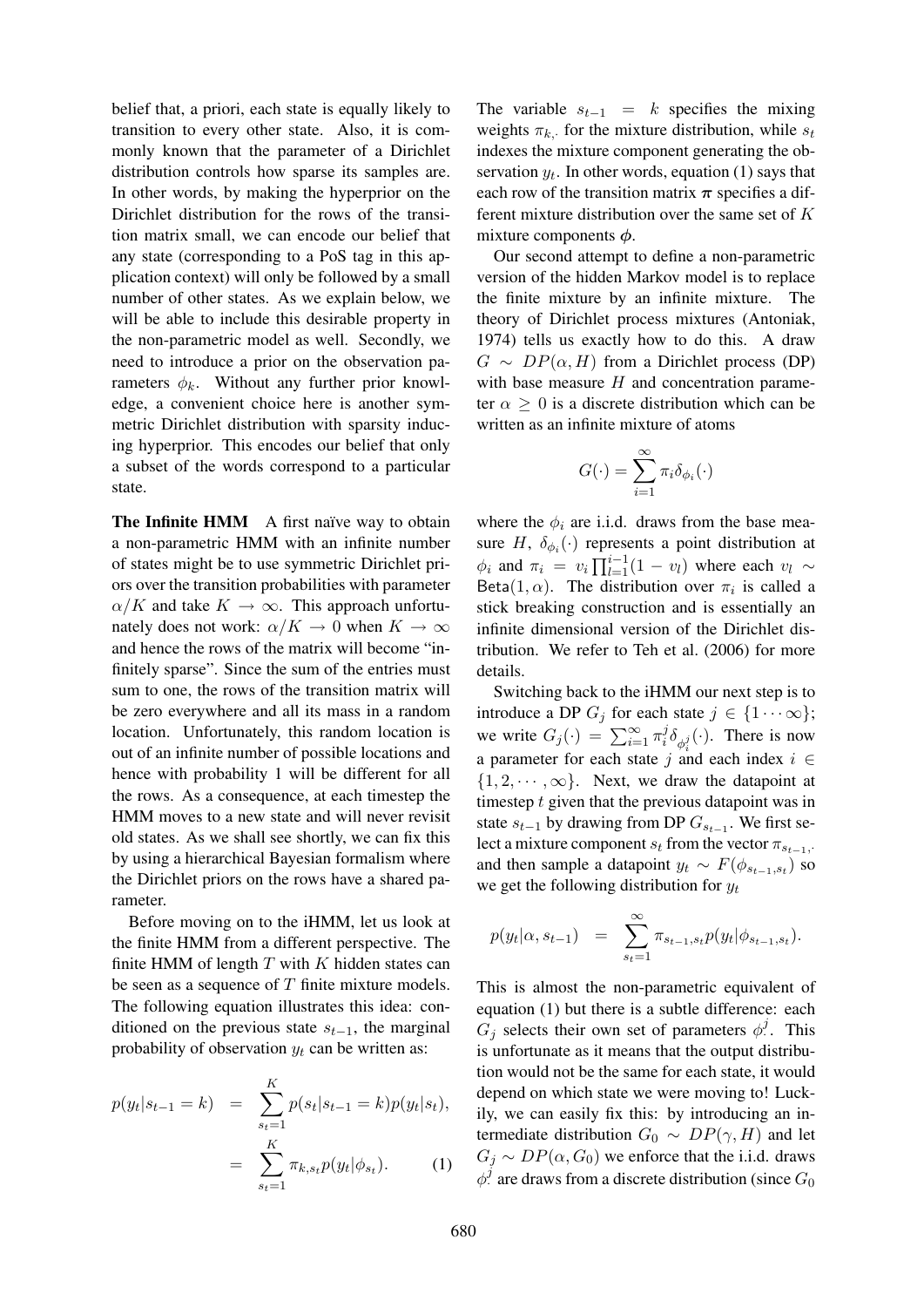is a draw from a Dirichlet process) and hence all  $G_i$  will share the same infinite set of atoms as chosen by  $G_0$ . Figure 1 illustrates the graphical model for the iHMM.

The iHMM with Pitman-Yor Prior The Dirichlet process described above defines a very specific distribution over the number of states in the iHMM. One particular generalization of the Dirichlet process that has been studied in the NLP literature before is the *Pitman-Yor* process. Goldwater et al. (2006) have shown that the Pitman-Yor distribution can more accurately capture power-law like distributions that frequently occur in natural language.

More specifically, a draw  $G \sim PY(d, \alpha, H)$ from a Pitman-Yor process (PY) with base measure H, discount parameter  $0 \le d < 1$  and concentration parameter  $\alpha > -d$  is a discrete distribution which can be written as an infinite mixture of atoms

$$
G(\cdot) = \sum_{i=1}^{\infty} \pi_i \delta_{\phi_i}(\cdot)
$$

where the  $\phi_i$  are i.i.d. draws from the base measure H,  $\delta_{\phi_i}(\cdot)$  represents a point distribution at  $\phi_i$  and  $\pi_i = v_i \prod_{l=1}^{i-1} (1 - v_l)$  where each  $v_l \sim$ Beta(1 – d,  $\alpha$  + ld). Note the similarity to the DP: in fact, the DP is a special case of PY with  $d = 0$ .

In our experiments, we constructed an iHMM where the  $DP(\alpha, H)$  base measure  $G_0$  is replaced with its two parameter generalization  $PY(d, \alpha, H)$ . Because the Dirichlet and Pitman-Yor processes only differ in the way  $\pi$  is constructed, without loss of generality we will describe hyper-parameter choice and inference in the context of the iHMM with Dirichlet process base measure.

Hyperparameter Choice The description above shows that there are 4 parameters which we must specify: the base measure  $H$ , the output distribution  $p(y_t | \phi_{s_t})$ , the discount<sup>1</sup> and concentration<sup>2</sup> parameters  $d, \gamma$  for  $G_0$  and the concentration parameter  $\alpha$  for the DP's  $G_i$ . Just as in the finite case, the base measure  $H$  is the prior distribution on the parameter  $\phi$  of  $p(y_t | \phi_{s_t})$ . We chose to use a symmetric Dirichlet distribution with parameter  $\delta$  over the word types in our corpus. Since we do not know the sparsity level  $\delta$ of the output distributions we decided to learn this parameter from the data. We initially set a vague Gamma prior over  $\delta$  but soon realized that as we expect hidden states in the iHMM to correspond to PoS tags, it is unrealistic to expect each state to have the same sparsity level. Hence we chose a Dirichlet process as the prior for  $\delta$ ; this way we end up with a small discrete set of sparsity levels: e.g. we can learn that states corresponding to verbs and nouns share one sparsity level while states correpsonding to determiners have their own (much sparser) sparsity level. For the output distribution  $p(y_t | \phi_{s_t})$  we chose a simple multinomial distribution.

The hyperparameters d and  $\gamma$  mostly control the number of states in the iHMM while - as we discussed above -  $\alpha$  controls the sparsity of the transition matrix. In the experiments below we report both fixing the two parameters and learning them by sampling (using vague Gamma hyperpriors). Because of computational constraints, we chose to use vague Bayesian priors for all hyperparameters rather than run the whole experiment over a grid of "reasonable" parameter settings and use the best ones according to cross validation.

#### 3 Inference

The Wall Street Journal part of the Penn Treebank that was used for our experiments contains about one million words. In the non-parametric Bayesian literature not many algorithms have been described that scale into this regime. In this section we describe our parallel implementation of the iHMM which can easily handle a dataset of this scale.

There is a wealth of evidence (Scott, 2002; Gao and Johnson, 2008) in the machine learning literature that Gibbs sampling for Markov models leads to slow mixing times. Hence we decided our starting point for inference needs to be based on dynamic programming. Because we didn't have a good idea for the number of states that we were going to end up with, we prefered the beam sampler of Van Gael et al. (2008) over a finite truncation of the iHMM. Moreover, the beam sampler also introduces a certain amount of sparsity in the dynamic program which can speed up computations (potentially at the cost of slower mixing).

The beam sampler is a blocked Gibbs sampler where we alternate between sampling the parameters (transition matrix, output parameters), the state sequence and the hyperparameters. Sam-

<sup>1</sup> for Pitman-Yor base measure

<sup>&</sup>lt;sup>2</sup> for both Dirichlet and Pitman-Yor base measures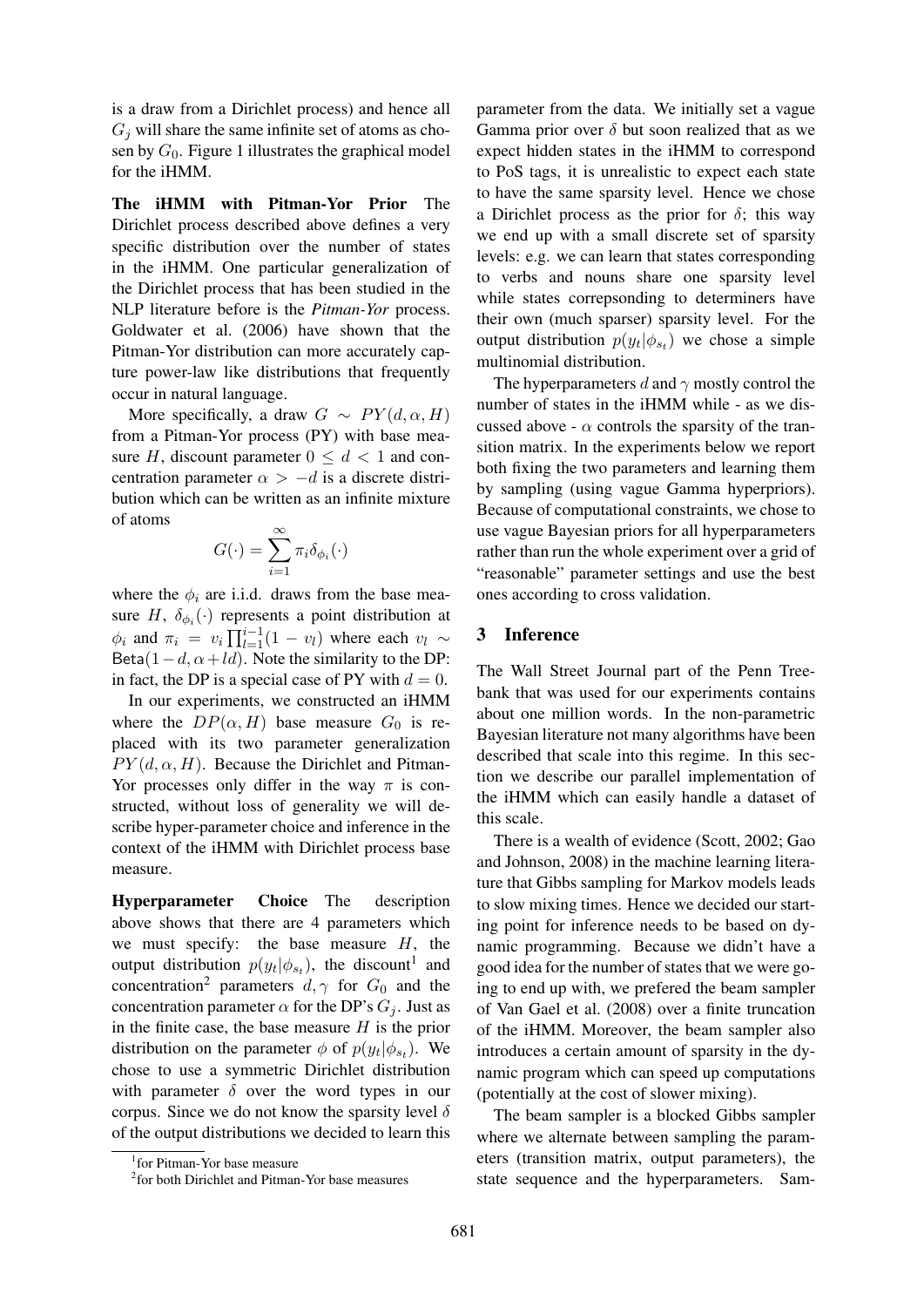

Figure 1: The graphical model for the iHMM. The variable  $\beta$  represents the mixture for the DP  $G_0$ .

pling the transition matrix and output distribution parameters requires computing their sufficient statistics and sampling from a Dirichlet distribution; we refer to the beam sampling paper for details. For the hyperparameters we use standard Gibbs sampling. We briefly sketch the resampling step for the state sequence for a single sequence of data (sentence of words). Running standard dynamic programming is prohibitive because the state space of the iHMM is infinitely large. The central idea of the beam sampler is to adaptively truncate the state space of the iHMM and run dynamic programming. In order to truncate the state space, we sample an auxilary variable  $u_t$ for each word in the sequence from the distribution  $u_t \sim$  Uniform $(0, \pi_{s_{t-1}s_t})$  where  $\pi$  represents the transition matrix.

Intuitively, when we sample  $u_1$ .  $T|s_1$ .  $T$  according to the distribution above, the only valid samples are those for which the  $u_t$  are smaller than the transition probabilities of the state sequence  $s_{1:T}$ . This means that when we sample  $s_{1:T} | u_{1:T}$ at a later point, it must be the case that the  $u_t$ 's are still smaller than the new transition probabilities. This significantly reduces the set of valid state sequences that we need to consider. More specifically, Van Gael et al. (2008) show that we can compute  $p(s_t|y_{1:t}, u_{1:t})$  using the following dynamic programming recursion  $p(s_t|y_{1:t}, u_{1:t}) =$ 

$$
p(y_t|s_t)\sum_{s_{t-1}:u_t<\pi_{s_{t-1},s_t}}p(s_{t-1}|y_{1:t-1},u_{1:t-1}).
$$

The summation  $\sum_{s_{t-1}:u_t < \pi_{s_{t-1},s_t}}$  ensures that this computation remains finite. When we compute  $p(s_t|y_{1:t}, u_{1:t})$  for  $t \in \{1 \cdots T\}$ , we can easily sample  $s_T$  and using Bayes rule backtrack sample every other  $s_t$ . It can be shown that this procedure produces samples from the exact posterior.

Notice that the dynamic program only needs to perform computation when  $u_t < \pi_{s_{t-1}, s_t}$ . A careful implementation of the beam sampler consists of preprocessing the transition matrix  $\pi$  and sorting its elements in descending order. We can then iterate over the elements of the transition matrix starting from the largest element and stop once we reach the first element of the transition matrix smaller than  $u_t$ . In our experiments we found that this optimization reduces the amount of computation per sentence by an order of magnitutde.

A second optimization which we introduced is to use the map-reduce paradigm (Dean and Ghemawat, 2004) to parallelize our computations. More specifically, after we preprocess the transition matrix, the dynamic program computations are independent for each sentence in the dataset. This means we can perform each dynamic program in parallel; in other words our "map" consists of running the dynamic program on one sentence in the dataset. Next, we need to resample the transition matrix and output distribution parameters. In order to do so we need to compute their sufficient statistics: the number of transitions from state to state and the number of emissions of each word out of each state. Our "reduce" function consists of computing the sufficient statistics for each sentence and then aggregating the statistics for the whole dataset. Our implementation runs on a quad-core shared memory architecture and we find an almost linear speedup going from one to four cores.

### 4 Evaluation

Evaluating unsupervised PoS tagging is rather difficult mainly due to the fact that the output of such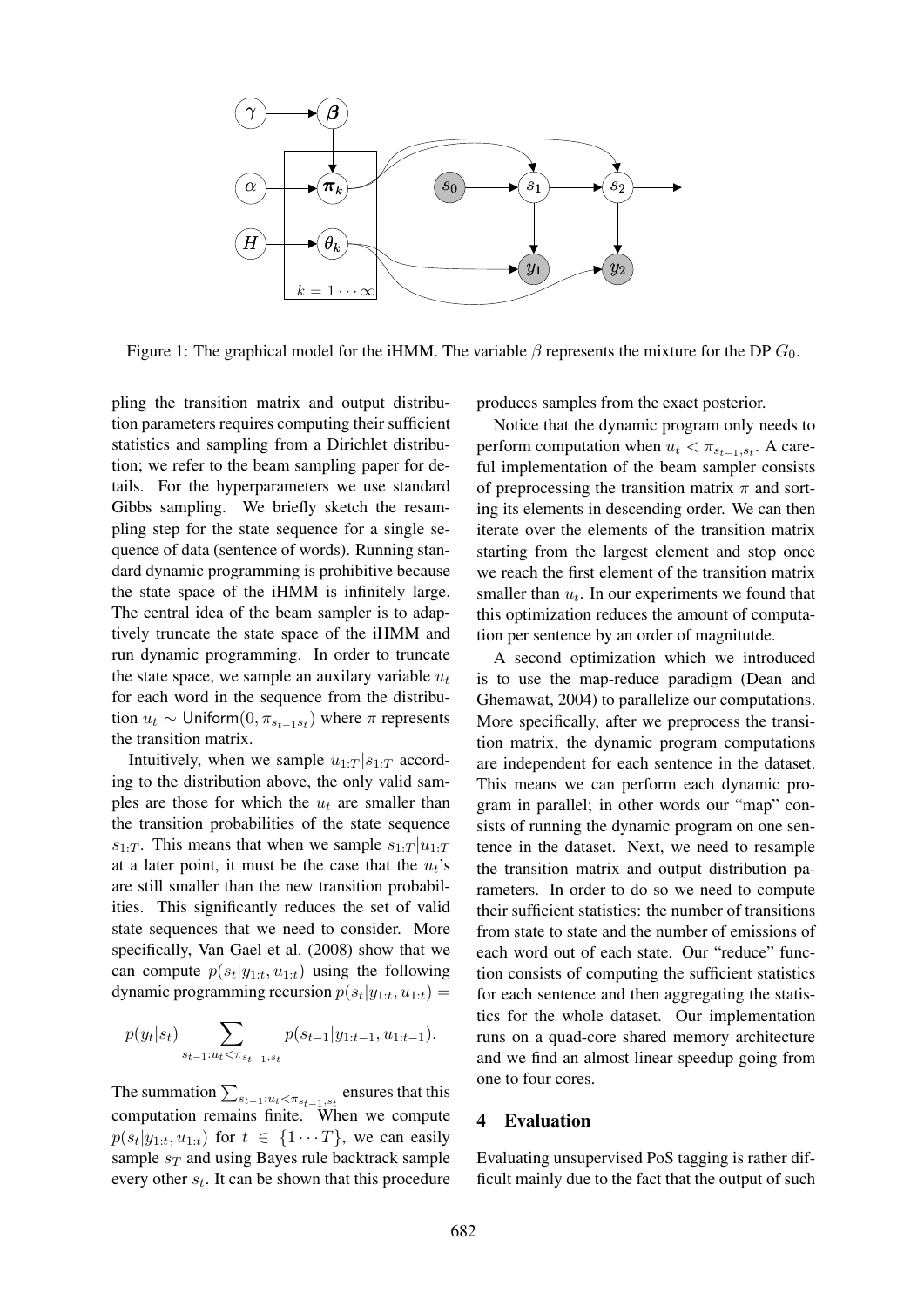systems are not actual PoS tags but state identifiers. Therefore it is impossible to evaluate performance against a manually annotated gold standard using accuracy. Recent work (Goldwater and Griffiths, 2007; Johnson, 2007; Gao and Johnson, 2008) on this task explored a variety of methodologies to address this issue.

The most common approach followed in previous work is to evaluate unsupervised PoS tagging as clustering against a gold standard using the Variation of Information (VI) (Meilă, 2007). VI assesses homogeneity and completeness using the quantities  $H(C|K)$  (the conditional entropy of the class distribution in the gold standard given the clustering) and  $H(K|C)$  (the conditional entropy of clustering given the class distribution in the gold standard). However, as Gao & Johnson (2008) point out, VI is biased towards clusterings with a small number of clusters. A different evaluation measure that uses the same quantities but weighs them differently is the V-measure (Rosenberg and Hirschberg, 2007), which is defined in Equation 2 by setting the parameter  $\beta$  to 1.

$$
h = 1 - \frac{H(C|K)}{H(C)}
$$
  
\n
$$
c = 1 - \frac{H(K|C)}{H(K)}
$$
  
\n
$$
V_{\beta} = \frac{(1+\beta)hc}{(\beta h) + c}
$$
 (2)

Vlachos et al. (2009) noted that V-measure favors clusterings with a large number of clusters. Both of these biases become crucial in our experiments, since the number of clusters (states of the iHMM) is not fixed in advance. Vlachos et al. proposed a variation of the V-measure, V-beta, that adjusts the balance between homogeneity and completeness using the parameter  $\beta$  in Eq. 2.

It is worth mentioning that, unlike V-measure and V-beta, VI scores are not normalized and therefore they are difficult to interpret. Meilă (2007) presented two normalizations, acknowledging the potential disadvantages they have. The first one normalizes VI by  $2 \log(max(|K|, |C|))$ , which is inappropriate when the number of clusters discovered  $|K|$ changes between experiments. The second normalization involves the quantity  $\log N$  which is appropriate when comparing different algorithms on the same dataset  $(N$  is the number

of instances). However, this quantity depends exclusively on the size of the dataset and hence if the dataset is very large it can result in normalized VI scores misleadingly close to 100%. This does not affect rankings, i.e. a better VI score will also be translated into a better normalized VI score. In our experiments, we report results only with the un-normalized VI scores, V-measure and V-beta.

All the evaluation measures mentioned so far evaluate PoS tagging as a clustering task against a manually annotated gold standard. While this is reasonable, it still does not provide means of assessing the performance in a way that would allow comparisons with supervised methods that output actual PoS tags. Even for the normalized measures V-measure and V-beta, it is unclear how their values relate to accuracy levels. Gao & Johnson (2008) partially addressed this issue by mapping states to PoS tags following two different strategies, cross-validation accuracy, and greedy 1-to-1 mapping, which both have shortcomings. We argue that since an unsupervised PoS tagger is trained without taking any gold standard into account, it is not appropriate to evaluate against a particular gold standard, or at least this should not be the sole criterion. The fact that different authors use different versions of the same gold standard to evaluate similar experiments (e.g. Goldwater & Griffiths (2007) versus Johnson (2007)) supports this claim. Furthermore, PoS tagging is seldomly a goal in itself, but it is a component in a linguistic pipeline.

In order to address these issues, we perform an extrinsic evaluation using a well-explored task that involves PoS tags. While PoS tagging is considered a pre-processing step in many natural language processing pipelines, the choice of task is restricted by the lack of real PoS tags in the output of our system. For our purposes we need a task that relies on discriminating between PoS tags rather than the PoS tag semantics themselves, in other words, a task in which knowing whether a word is tagged as noun instead of a verb is equivalent to knowing it is tagged as state 1 instead of state 2. Taking these considerations into account, in Section 5 we experiment with shallow parsing in the context of the CoNLL-2000 shared task (Tjong Kim Sang and Buchholz, 2000) in which very good performances were achieved using only the words with their PoS tags. Our intuition is that if the iHMM (or any unsupervised PoS tagging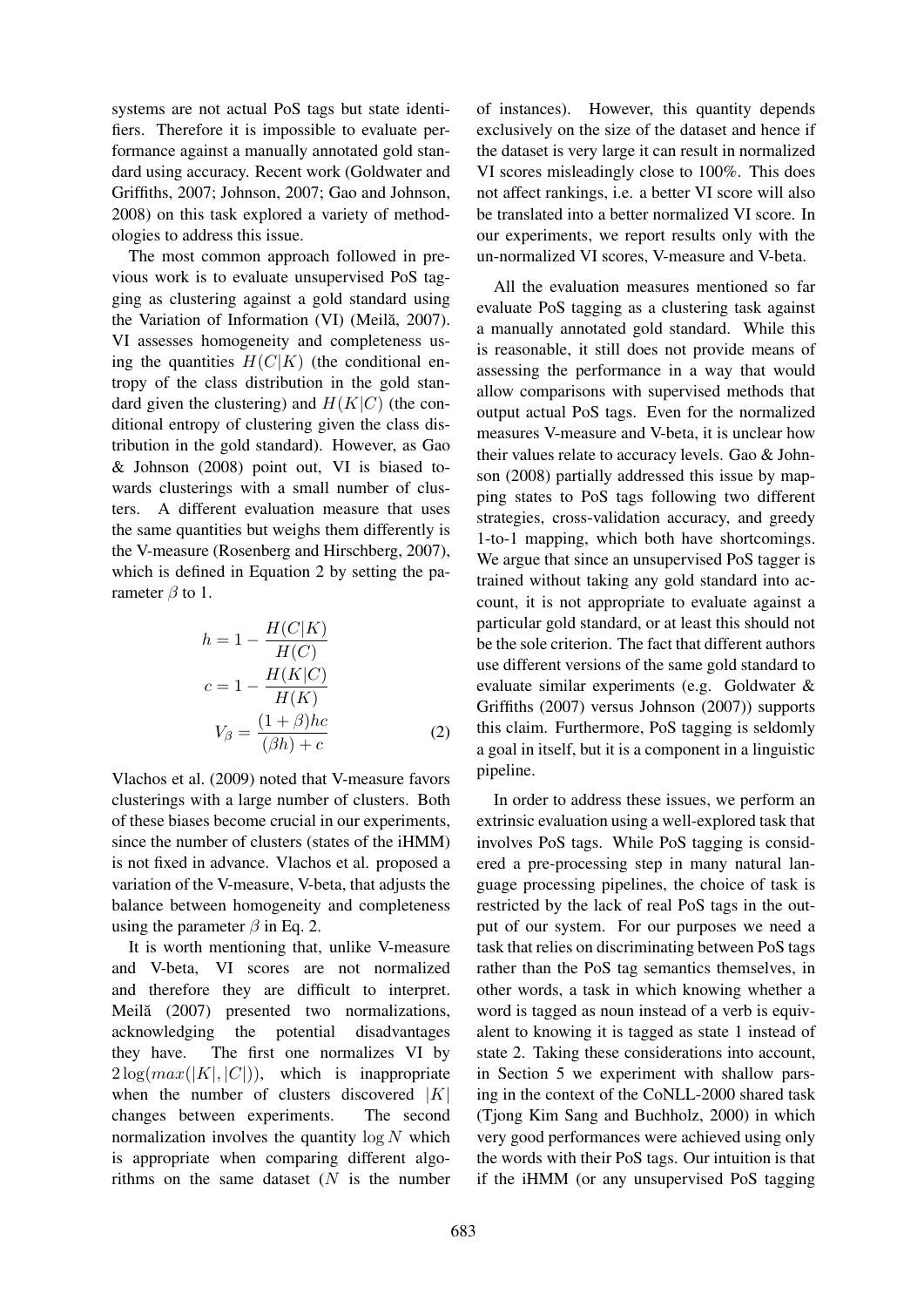method) has a reasonable level of performance, it should improve on the performance of a system that does not use PoS tags. Moreover, if the performance is very good indeed, it should get close to the performance of a system that uses real PoS tags, provided either by human annotation or by a good supervised system. Similar extrinsic evaluation was performed by Biemann et al. (2007). It is of interest to compare the results between the clustering evaluation and the extrinsic one.

A different approach in evaluating nonparametric Bayesian models for NLP is statesplitting (Finkel et al., 2007; Liang et al., 2007). In this setting, the model is used in order to refine existing annotation of the dataset. While this approach can provide us with some insights and interpretable results, the use of existing annotation influences the output of the model. In this work, we want to verify whether the output of the iHMM (without any supervision) can be used instead of that of a supervised system.

# 5 Experiments

In all our experiments, the Wall Street Journal (WSJ) part of the Penn Treebank was used. As explained in Section 4, we evaluate the output of the iHMM in two ways, as clustering with respect to a gold standard and as direct replacement of the PoS tags in the task of shallow parsing. In each experiment, we obtain a sample from the iHMM over all the sections of WSJ. The states for sections 15-18 and 20 of the WSJ (training and testing sets respectvely in the CoNLL shared task) are used for the evaluation based on shallow parsing, while the remaining sections are used for evaluation against the WSJ gold standard PoS tags using clustering evaluation measures.

As described in Section 2 we performed three runs with the iHMM: one run with DP prior and fixed  $\gamma$ ,  $\alpha$ , one with PY prior and fixed d,  $\gamma$ ,  $\alpha$  and one with DP prior but where we learn the hyperparameters  $\gamma$ ,  $\alpha$  from the data. Our inference algorithm uses 1000 burn-in iterations after which we collect a sample every 1000 iterations. Our inference procedure is annealed during the first 1000 burnin and 2400 iterations by powering the likelihood of the output distribution with a number that smoothly increases from 0.4 to 1.0 over the 3400 first iterations. The numbers of iterations reported in the remainder of the section refer to the iterations after burn-in. We initialized the sampler by:

a) sampling the hyperparameters from the prior where applicable, b) uniformly assign each word one out of 20 iHMM states. For the DP run with fixed parameters, we chose  $\alpha = 0.8$  to encourage some sparsity in the transition matrix and  $\gamma = 5.0$ to allow for enough hidden states. For the PY run with fixed parameters, we chose  $\alpha = 0.8$  for similar reasons and  $d = 0.1$  and  $\gamma = 1.0$ . We point out that one weakness of MCMC methods is that they are hard to test for convergence. We chose to run the simulations until they became prohibitively expensive to obtain a new sample.

First, we present results using clustering evaluation measures which appear in the figures of Table 1. The three runs exhibit different behavior. The number of states reached by the iHMM with fixed parameters using the DP prior stabilizes close to 50 states, while for the experiment with learnt hyperparameters the number of states grows more rapidly, reaching 194 states after 8,000 iterations. With the PY prior, the number of states reached grows less rapidly reaching 90 states. All runs achieve better performances with respect to all the measures used as the number of iterations grows. An exception is that VI scores tend to increase (lower VI scores are better) when the number of states grows larger than the gold standard. It is interesting to notice how the measures exhibit different biases, in particular that VI penalizes the larger numbers of states discovered in the DP run with learnt parameters as well as the run with the PY prior, compared to the more lenient scores provided by V-measure and V-beta. The latter though assigns lower scores to the DP run with learnt parameters because it takes into account that the high homogeneity is achieved using even more states. Finally, the interpretability of these scores presents some interest. For example, in the run with fixed parameters using the DP prior, after burn-in VI was 4.6, which corresponds to 76.65% normalized VI score, while V-measure and V-beta were 12.7% and 9% respectively. In 8,000 iterations after burnin, VI was 3.94 (80.3% when normalized), while V-measure and V-beta were 53.3%, since the number of states was almost the same as the number of unique PoS tags in the gold standard.

The closest experiment to ours is the one by Gao & Johnson (2008) who run their Bayesian HMM over the whole WSJ and evaluated against the full gold standard, the only difference being is that we exclude the CoNLL shared task sec-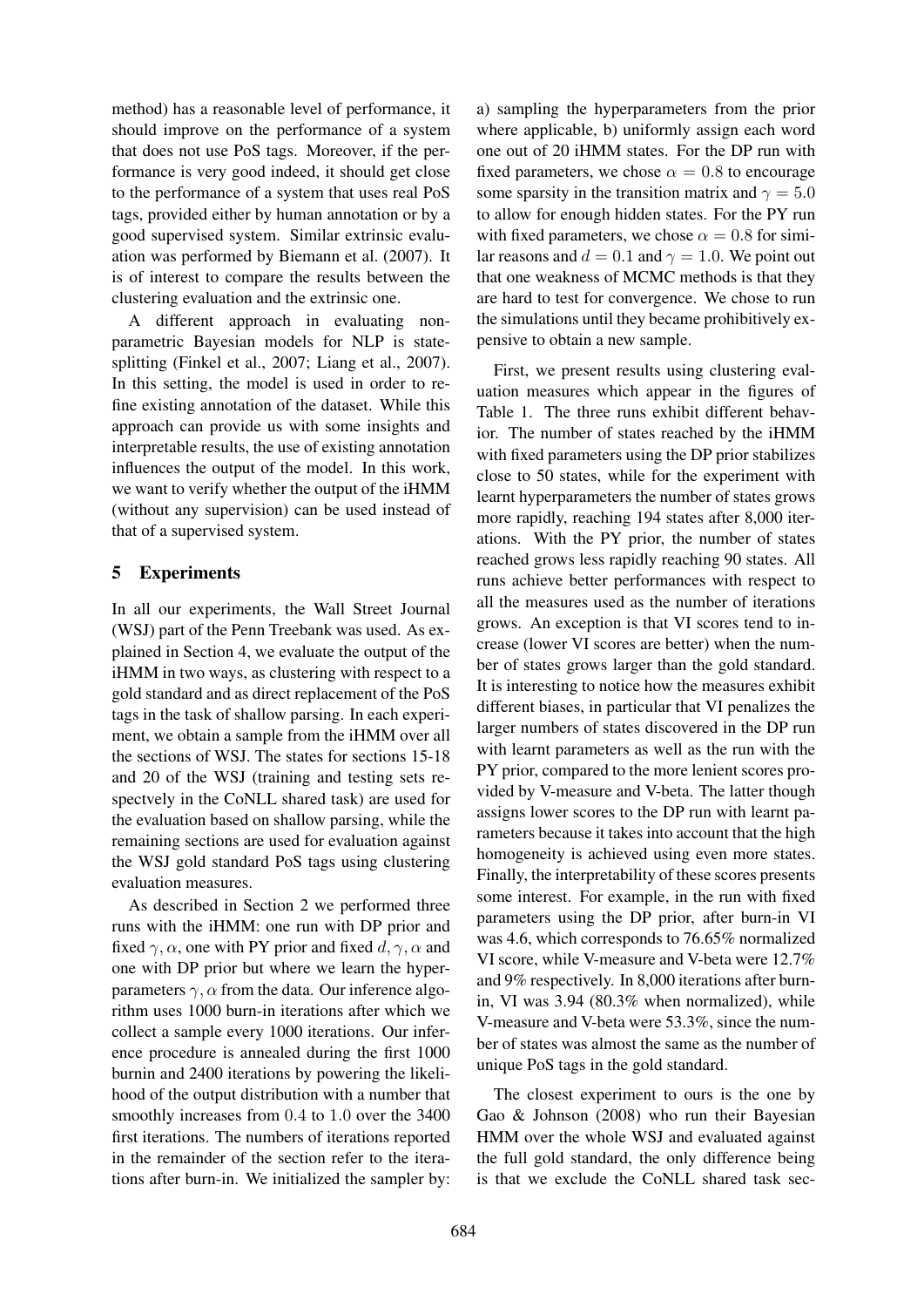

Table 1: Performance of the three iHMM runs according to clustering evaluation measures against number of iteretions (in thousands).



Table 2: Performance of the output of the three iHMM runs when used in shallow parsing against number of iteretions (in thousands).

tions from our evaluation, which leaves us with 19 sections instead of 24. Their best VI score was 4.03886 which they achieved using the collapsed, sentence-blocked Gibbs sampler with the number of states fixed to 50. The VI score achieved by the iHMM with fixed parameters using the PY prior reaches 3.73, while using the DP prior VI reaches 4.32 with learnt parameters and 3.93 with fixed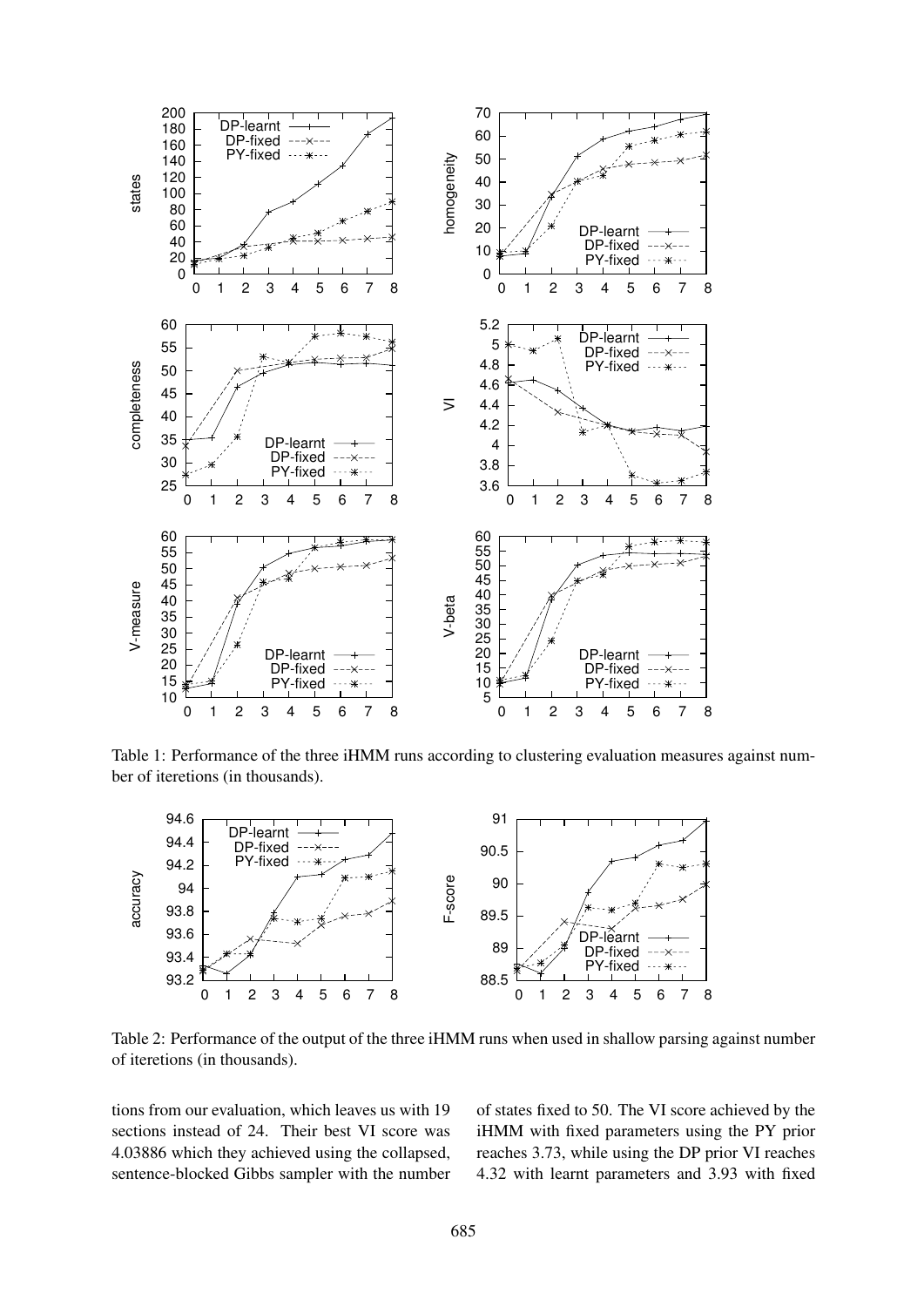parameters. These results, even if they are not directly comparable, are on par with the state-ofthe-art, which encouraged us to proceed with the extrinsic evaluation.

For the experiments with shallow parsing we used the CRF++ toolkit<sup>3</sup> which has an efficient implementation of the model introduced by Sha & Pereira (2003) for this task. First we ran an experiment using the words and the PoS tags provided in the shared task data and the performances obtained were 96.07% accuracy and 93.81% F-measure. The PoS tags were produced using the Brill tagger (Brill, 1994) which employs tranformationbased learning and was trained using the WSJ corpus. Then we ran an experiment removing the PoS tags altogether, and the performances were 93.25% accuracy and 88.58% F-measure respectively. This gave us some indication as to what the contribution of the PoS tags is in the context of the shallow parsing task at hand.

The experiments using the output of the iHMM as PoS tags for shallow parsing are presented in Table 2. The best performance achieved was 94.48% and 90.98% in accuracy and F-measure, which is 1.23% and 2.4% better respectively than just using words, but worse by 1.57% and 2.83% compared to using the supervised PoS tagger output. Given that the latter is trained on WSJ we believe that this is a good result. Interestingly, this was obtained by using the last sample from the iHMM run using the DP prior with learnt parameters which has worse overall clustering evaluation scores, especially in terms of VI. This sample though has the best homogeneity score (69.39%). We believe that homogeneity is more important than the overall clustering score due to the fact that, in the application considered, it is probably worse to assign tokens that belong to different PoS tags to the same state, e.g. verb and adverbs, rather than generate more than one state for the same PoS. This is likely to be the case in tasks where we are interested in distinguishing between PoS tags rather than the actual tag itself. Also, clustering evaluation measures tend to score leniently consistent mixing of members of different classes in the same cluster. However, such mixing results in consistent noise when the clustering output becomes input to a machine learning method, which is harder to deal with.

#### 6 Conclusions - Future Work

In the context of shallow parsing we saw that the performance of the iHMM does not match the performance of a supervised PoS tagger but does lead to a performance increase over a model using only words as features. Given that it was constructed without any need for human annotation, we believe this is a good result. At the same time though, it suggests that it is still some way from being a direct drop-in replacement for a supervised method. We argue that the extrinsic evaluation of unsupervised PoS tagging performed in this paper is quite informative as it allowed us to assess our results in a more realistic context. In this work we used shallow parsing for this, but we are considering other tasks in which we hope that PoS tagging performance will be more crucial.

Our experiments also suggest that the number of states in a Bayesian non-parametric model can be rather unpredictable. On one hand, this is a strong warning towards inference algorithms which perform finite truncation of non-parametric models. On the other hand, the remarkable difference in behavior between the DP with fixed and learned priors suggests that more research is needed towards understanding the influence of hyperparameters in Bayesian non-parametric models.

We are currently experimenting with a semisupervised PoS tagger where we let the transition matrix of the iHMM depend on annotated PoS tags. This model allows us to: a) use annotations whenever they are available and do unsupervised learning otherwise; b) use the power of non-parametric methods to possibly learn more fine grained statistical structure than tag sets created manually.

On the implementation side, it would be interesting to see how our methods scale in a distributed map-reduce architecture where network communication overhead becomes an issue.

Finally, the ultimate goal of our investigation is to do unsupervised PoS tagging using web-scale datasets. Although the WSJ corpus is reasonably sized, our computational methods do not currently scale to problems with one or two order of magnitude more data. We will need new breakthroughs to unleash the full potential of unsupervised learning for NLP.

<sup>3</sup> http://crfpp.sourceforge.net/